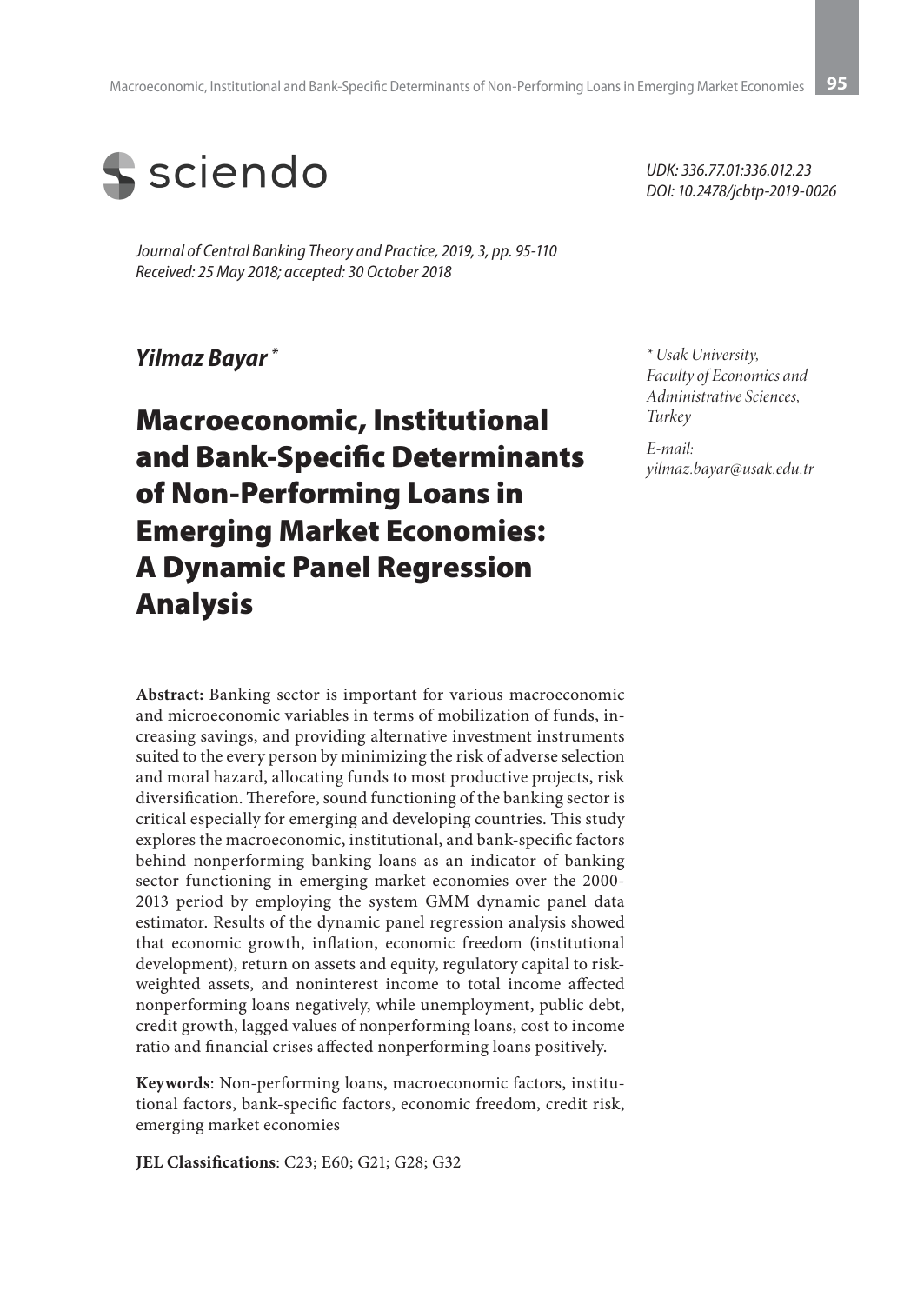# **1. Introduction**

Financial system contributes to the economic growth through affecting the decisions of saving and investment by providing alternative investment instruments suited to the individuals, mobilization of the savings, risk diversification, efficiently allocation of the funds to the best uses (Petkovski and Kjosevski, 2014). Financial system has still been dominated by banking sector especially in emerging and developing markets, although the structure of the financial system varies from country to country. So the share of bank based-financing is much more than market-based financing in the financial system in both emerging markets and developing countries. In this regard, health, stability and soundness of the banking sector exhibits importance for the health of all the other economic units. Therefore, attention should be paid and policy-makers should avoid following institutional and economic policies which endanger banks.

One of the most monitored critical indicators is nonperforming loans (NPL) which reflect the loan quality of banks. Sharp increases in NPL have a potential to cause deteriorations in the functioning of banks through affecting their liquidity and profitability, even leading to bank failures and banking crises in the advanced stages. As a consequence, banks can tighten the lending standards and/or loans and in turn affect the economic activity negatively by way of credit crunch (Stijepović, 2014). So NPL minimization is among the priorities of regulators and policy-makers. NPL minimization requires interested parties to comprehend the determinants behind NPL in order to evaluate the impact of alternative policies on NPL and to monitor NPL.

Emerging market economies such as China, India and Poland have experienced considerable growth rates and improvements in their financial sectors and other macroeconomic indicators. This study explores the macroeconomic, institutional, and bank-specific determinants of NPL in emerging market economies during the 2000-2013 period by employing the system GMM dynamic panel data estimator. It will endeavour to contribute to the existing literature, because it is one of the first studies investigating the determinants of NPL for the emerging market economies by using a model consisting of macroeconomic, institutional, and bank-specific factors with economic freedom and a dynamic estimator. In this context, the next section overviews the theoretical and empirical literature, Section 3 presents data and econometric methodology, and Section 4 conducts empirical analysis and communicates major findings. Section 5 concludes the study.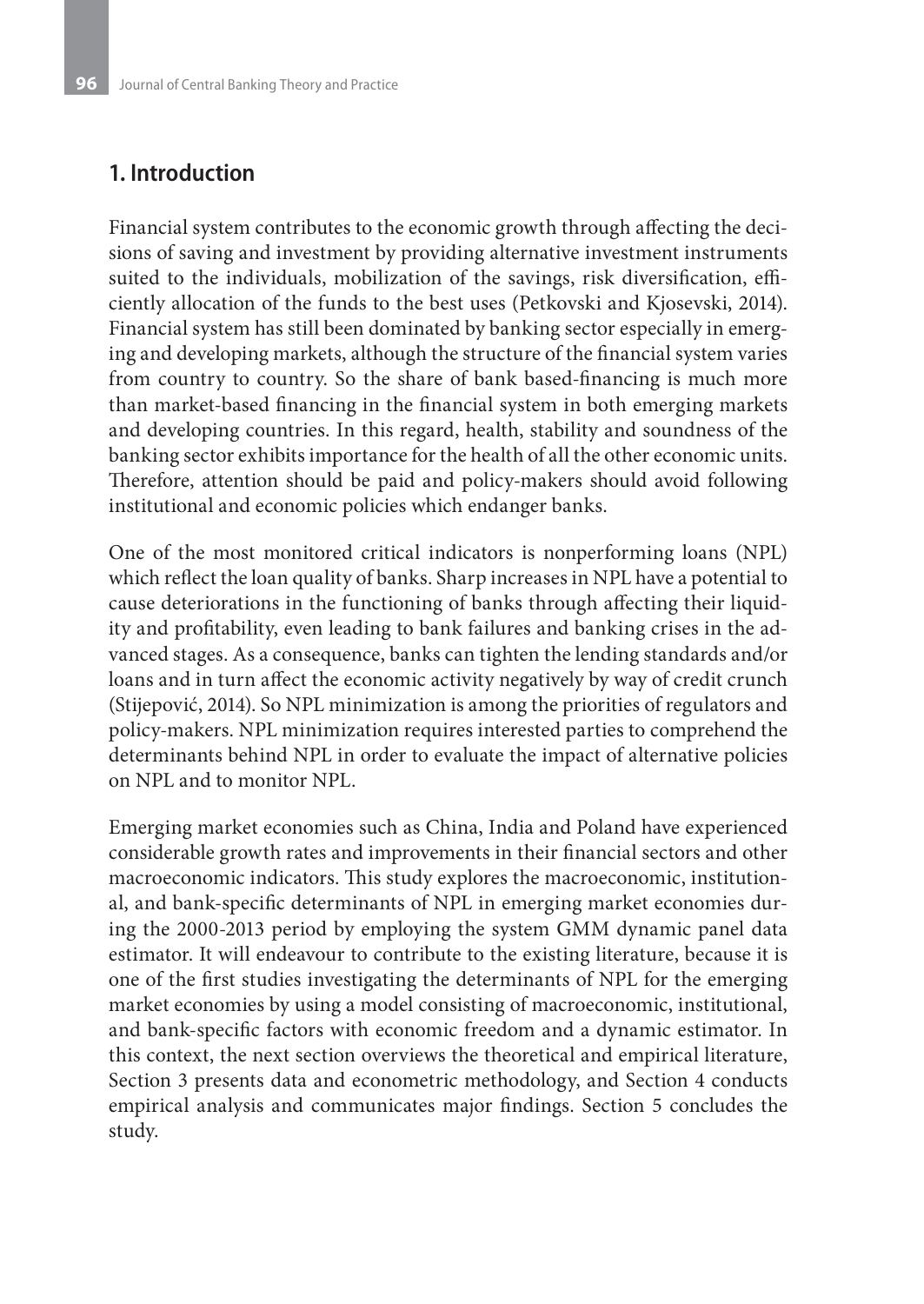### **2. Literature Review**

External factors such as macroeconomic and institutional environment in which banks operate and internal factors consisting of bank management, loans volume, capital adequacy ratio, bank profitability, and lending rates are the major causes behind NPL because macroeconomic environment has a heavy hand on the solvency of borrower, while institutional environment is important for efficient functioning of the financial system. Finally, bank-specific factors such as assets and debt composition, capital structure, risk management and profitability of banks are important for the size of NPL.

A great number of empirical studies researched the determinants behind NPLs employing regression analysis and time series analysis on a country or a group of countries basis. In the part of literature review, the findings of the selected recent major papers will be summarized in Table 1, taking account of extensive studies in this field. Table 1 indicates that economic growth, income per capita, savings, institutional development, bank capital and return on assets/equity had negative impact on NPL, while unemployment, foreign exchange (direct quotation), lending interest rate, public debt, corruption, operating inefficiency, credit growth, crises and lagged values of NPL had positive impact on the NPL.

In one of the recent studies from the relevant literature, Boudriga et al. (2010) researched the determinants of NPL in 46 banks of 12 MENA countries during the period 2002-2006 and revealed that credit growth rate, return on assets had, foreign participation from developed countries, voice and accountability, regulatory quality, rule of law and control of corruption had negative impact on NPL, while lagged loan loss provisions had positive impact on NPL. On the other side, Louzis et al. (2012) investigated macroeconomic and bank-specific determinants of NPL in Greece during the period 2003Q1-2009Q3 by using dynamic panel regression and they found that economic growth had negative impact on NPL, while unemployment, real lending interest rate, public debt and bad management had positive impact on NPL. On the other hand, Swamy (2012) examined the macroeconomic determinants of NPL in India using panel regression during the period 1997-2009 and found that industrial production, income per capita, savings growth rate, bank assets, credit deposit ratio, cost of funds, priority sector loans to total loans had negative impact on NPL, while operating expenses to total asset and return on assets had positive impact on NPL.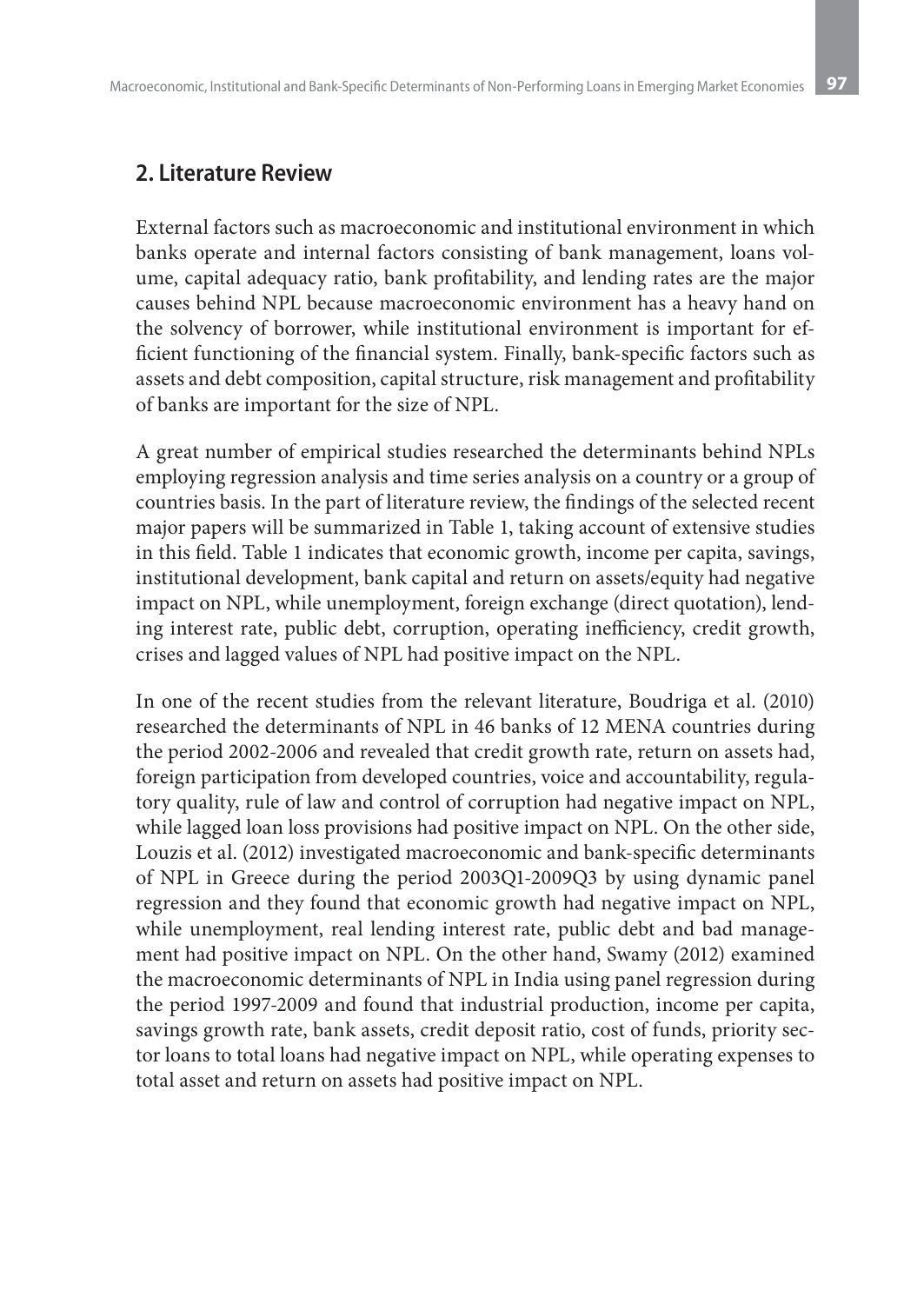#### **Table 1: Literature Review about Determinants of Bank Non-performing Loans**

| Variables                                                                   | Impact        | <b>Studies</b>                                                                                                                                                                                                                                                                         |  |  |
|-----------------------------------------------------------------------------|---------------|----------------------------------------------------------------------------------------------------------------------------------------------------------------------------------------------------------------------------------------------------------------------------------------|--|--|
| Economic<br>growth, industrial<br>production                                | Negative      | De Bock and Demyanets (2012), Louzis et al. (2012), Curak et al. (2013),<br>Ahmad (2013), Messai and Jouini (2013), Makri et al. (2014), Skarica (2014),<br>Tanasković and Jandrić (2015), Roman and Bilan (2015), Ghosh (2015),<br>Kjosevski and Petkovski (2016), Koju et al. (2018) |  |  |
| Income per capita                                                           | Negative      | Swamy (2012), Ghosh (2015)                                                                                                                                                                                                                                                             |  |  |
| Savings                                                                     | Negative      | Ahmad (2013), Koju et al. (2018)                                                                                                                                                                                                                                                       |  |  |
| Inflation                                                                   | Negative      | Roman and Bilan (2015)                                                                                                                                                                                                                                                                 |  |  |
|                                                                             | Positive      | Curak et al. (2013), Klein (2013), Skarica (2014), Ghosh (2015)                                                                                                                                                                                                                        |  |  |
| Unemployment                                                                | Positive      | Louzis et al. (2012), Messai and Jouini (2013), Klein (2013), Makri et al.<br>(2014), Skarica (2014), Roman and Bilan (2015), Ghosh (2015), Kjosevski and<br>Petkovski (2017)                                                                                                          |  |  |
| Foreign exchange<br>(direct quotation)                                      | Positive      | De Bock and Demyanets (2012), Klein (2013), Tanasković and Jandrić (2015)                                                                                                                                                                                                              |  |  |
| Lending interest<br>rate, real interest                                     | Positive<br>. | Louzis et al. (2012), Messai and Jouini (2013), Curak et al. (2013), Abdioglu<br>and Aytekin (2016)                                                                                                                                                                                    |  |  |
| rate                                                                        | Negative      | Ahmad (2013)                                                                                                                                                                                                                                                                           |  |  |
| Public debt                                                                 | Positive      | Louzis et al. (2012), Makri et al. (2014), Ghosh (2015)                                                                                                                                                                                                                                |  |  |
| Voice and<br>accountability                                                 | Negative      | Boudriga et al. (2010)                                                                                                                                                                                                                                                                 |  |  |
| Regulatory quality                                                          | Negative      | Boudriga et al. (2010)                                                                                                                                                                                                                                                                 |  |  |
| Rule of law                                                                 | Negative      | Boudriga et al. (2010)                                                                                                                                                                                                                                                                 |  |  |
| Corruption                                                                  | Positive      | Boudriga et al. (2010), Ahmad (2013)                                                                                                                                                                                                                                                   |  |  |
| Operating<br>inefficiency (bad<br>management)                               | Positive      | Ghosh (2015), Abdioglu and Aytekin (2016)                                                                                                                                                                                                                                              |  |  |
| Bank capital and<br>reserves to total<br>assets, equity-to-<br>assets ratio | Negative      | Klein (2013), Makri et al. (2014), Kjosevski and Petkovski (2017)                                                                                                                                                                                                                      |  |  |
| Capital adequacy                                                            | Positive      | Boudriga et al. (2010)                                                                                                                                                                                                                                                                 |  |  |
| ratio                                                                       | Negative      | Abdioglu and Aytekin (2016), Koju et al. (2018)                                                                                                                                                                                                                                        |  |  |
| Bank assets                                                                 | Negative      | Swamy (2012), Curak et al. (2013), Koju et al. (2018)                                                                                                                                                                                                                                  |  |  |
| Credit deposit<br>ratio                                                     | Negative      | Swamy (2012)                                                                                                                                                                                                                                                                           |  |  |
| Cost of funds                                                               | Negative      | Swamy (2012)                                                                                                                                                                                                                                                                           |  |  |
| <b>Bank credit</b><br>growth rate, loans                                    | Positive<br>. | De Bock and Demyanets (2012), Klein (2013), Ghosh (2015), Abdioglu and<br>Aytekin (2016), Kjosevski and Petkovski (2017)                                                                                                                                                               |  |  |
| to asset ratio                                                              | Negative      | Boudriga et al. (2010)                                                                                                                                                                                                                                                                 |  |  |
| Foreign currency<br>loans ratio                                             | Positive      | Tanasković and Jandrić (2015)                                                                                                                                                                                                                                                          |  |  |
| Operating<br>expenses to total<br>assets                                    | Positive      | Swamy (2012)                                                                                                                                                                                                                                                                           |  |  |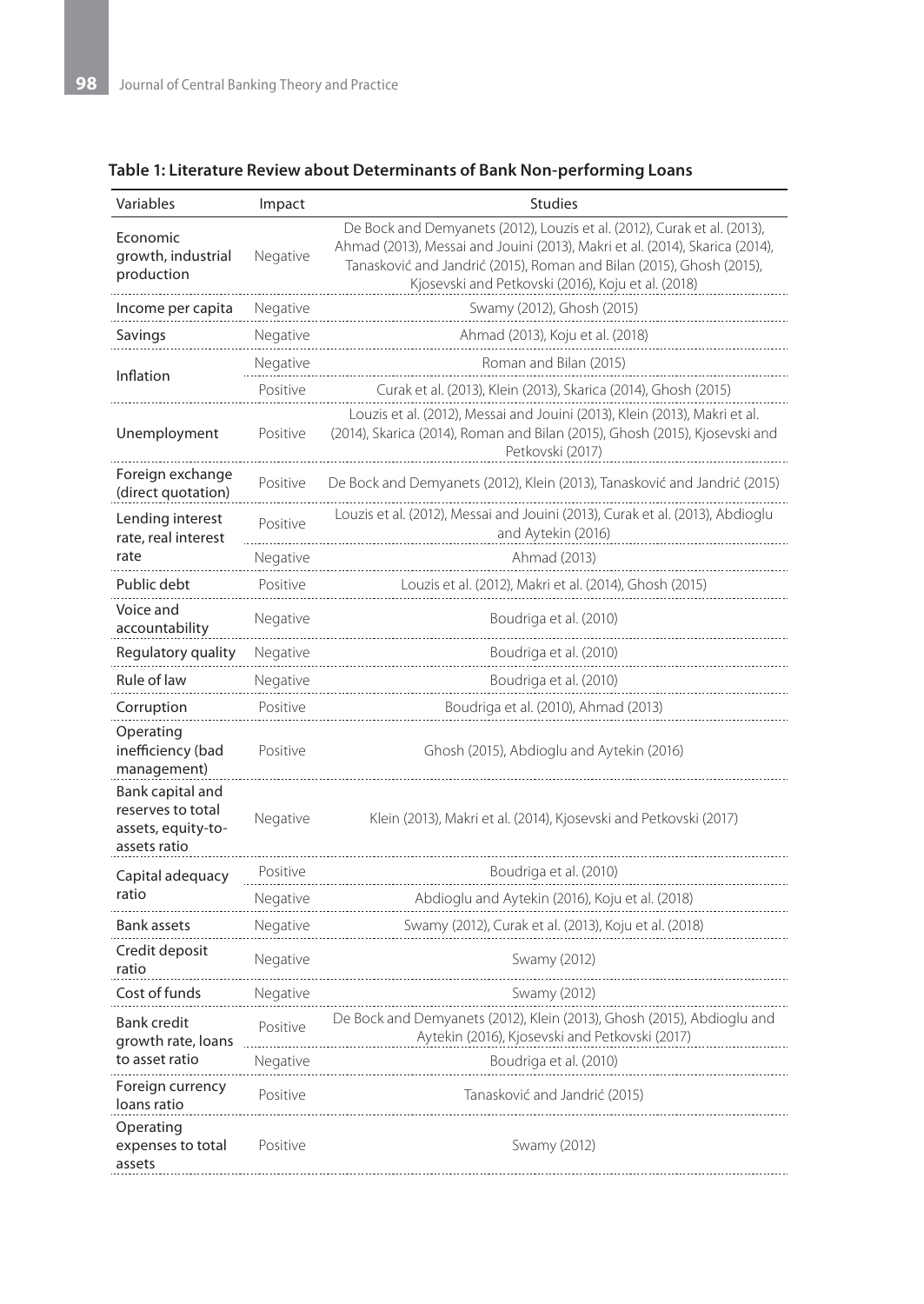| Solvency ratio   | Curak et al. (2013) |                                                                                              |
|------------------|---------------------|----------------------------------------------------------------------------------------------|
|                  | Negative            | Abdioglu and Aytekin (2016)                                                                  |
| Return on assets | Negative            | Boudriga et al. (2010), Curak et al. (2013), Ghosh (2015), Kjosevski and<br>Petkovski (2017) |
|                  | Positive            | Swamy (2012)                                                                                 |
| Return on equity | Negative            | Klein (2013), Makri et al. (2014), Kjosevski and Petkovski (2017)                            |
| Crises           | Positive            | Kjosevski and Petkovski (2017)                                                               |
| NPL.             | Positive            | Curak et al. (2013). Makri et al. (2014). Ghosh (2015).<br>Kjosevski and Petkovski (2017)    |
|                  | Negative            | Abdioglu and Aytekin (2016)                                                                  |

#### Source: Author's own elaboration

In another study, De Bock and Demyanets (2012) researched the determinants of NPL in 25 emerging markets during 1996-2010 period employing dynamic panel regression and revealed that economic growth had negative impact on NPL, while exchange rate and credit growth had positive impact on NPL. On the other side, Ahmad (2013) investigated the institutional determinants of NPL in Pakistan during the period 2001-2010 by using regression analysis and found that corruption had positive impact on NPL, while economic growth and lending rate had negative impact on NPL. Messai and Jouini (2013) also investigated the determinants of NPL in 85 banks in Italy, Greece and Spain during the period 2004 and 2008 by using panel regression and found that economic growth had negative impact on NPL, while unemployment and real interest rate had positive impact on NPL. Makri et al. (2014) also investigated the determinants of NPL in 14 euro area member countries using dynamic panel regression during the period 2000-2008 by using dynamic panel regression and found that unemployment, public debt, one lagged value of nonperforming loans had positive impact on NPL, while economic growth, bank capital and reserves to total assets and return on equity had negative impact on NPL.

Curak et al. (2013) researched the determinants of NPL in 69 banks of 10 Southeastern European countries during the 2003-2010 period by employing dynamic panel regression and found that inflation, real interest rate, solvency, one lagged value of NPL had positive impact on NPL, while economic growth, bank size, return on assets had negative impact on NPL. Klein (2013) also researched the determinants behind NPL in 16 Central, Eastern and South-Eastern European countries employing dynamic panel regression over the period 1998-2011 and found that unemployment, inflation, depreciation of currency, loans to asset ratio and lagged values of lending had positive impact on NPL, while equity-to-assets ratio, return on equity, had negative impact on NPL. On the other side, Skarica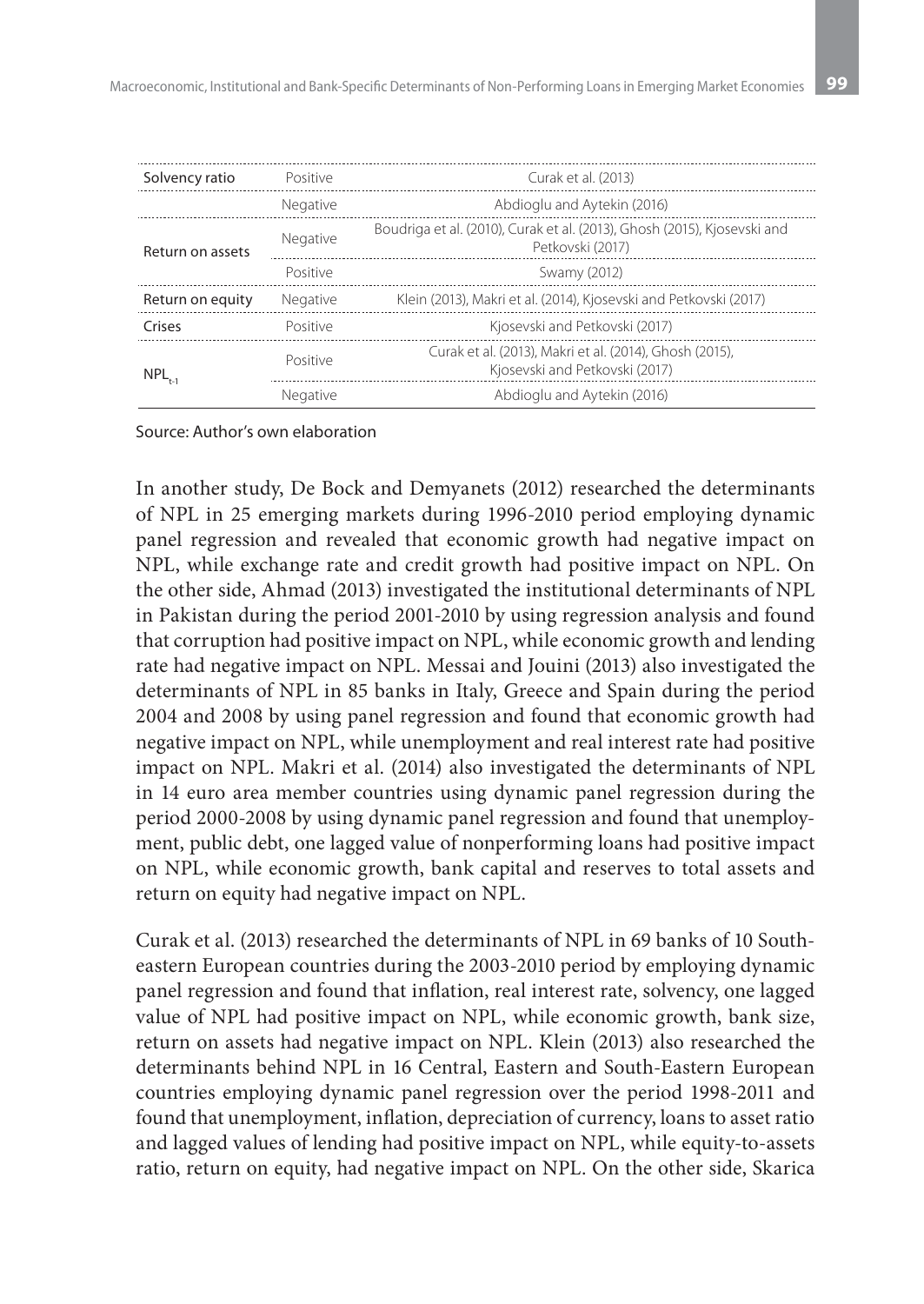(2014) researched the determinants of NPL in 7 Central and Eastern European countries during 2007-2012 period by employing panel regression and revealed that economic growth had negative impact on NPL, while unemployment and inflation had positive impact on NPL.

Tanasković and Jandrić (2015) investigated the macroeconomic and institutional determinants of non-performing loans in 11 selected countries from Central, Eastern and South-Eastern Europe during the period 2006-2013 by using panel regression and found that there was a negative relationship between NPL and economic growth, financial development, while there was a positive relationship between NPL and foreign currency loans ratio and foreign exchange. On the other hand, Roman and Bilan (2015) investigated the macroeconomic determinants of bank NPL in EU-28 during the 2000-2013 period by using panel regression and found that economic growth and inflation had negative impact on NPL ratio, while unemployment had positive impact on NPL ratio. Ghosh (2015) also researched economic and bank-specific determinants of NPL in the banks of 50 U.S. states and the Columbia district during the period 1984-2013 by employing both traditional and dynamic panel regression and revealed that unemployment, public debt, operating inefficiency, loans-to-asset, loan loss provisioning and lagged values of NPL had positive impact on the NPL, while economic growth, real personal income growth, inflation, housing price index, and return on assets had negative impact on the NPL.

Abdioglu and Aytekin (2016) researched the macroeconomic and bank-specific determinants of NPL with data of 22 banks operating in Turkey during the 2002- 2014 period by employing the System GMM and the Difference GMM dynamic panel estimators and revealed that capital adequacy ratio, net interest margin, solvency ratio and lagged values of NPL had negative impact on NPL, while loans, lending interest rate, inefficiency and operating effectiveness had positive impact on NPL. Kjosevski and Petkovski (2017) researched the macroeconomic and bank-specific determinants of NPL in 3 Baltic countries over the period 2005-2014 by employing dynamic panel regression and found that unemployment, one lagged value of domestic credit to private sector (financial development), one lagged value of NPL, growth of gross loans, and the 2009 crisis had positive impact on NPL, while economic growth, one lagged value of equity to total assets, return on assets and return on equity had negative impact on NPL. Pop et al. (2018) conducted a dynamic regression analysis on the determinants of NPL in Romania over the period 2007-2016 and discovered that unemployment, budget deficit, dependency ratio, and total assets positively affected NPL. Lastly, Koju et al. (2018) investigated the internal and macroeconomic determinants of NPL in Nepal over the period 2003-2015 period with regression analysis and re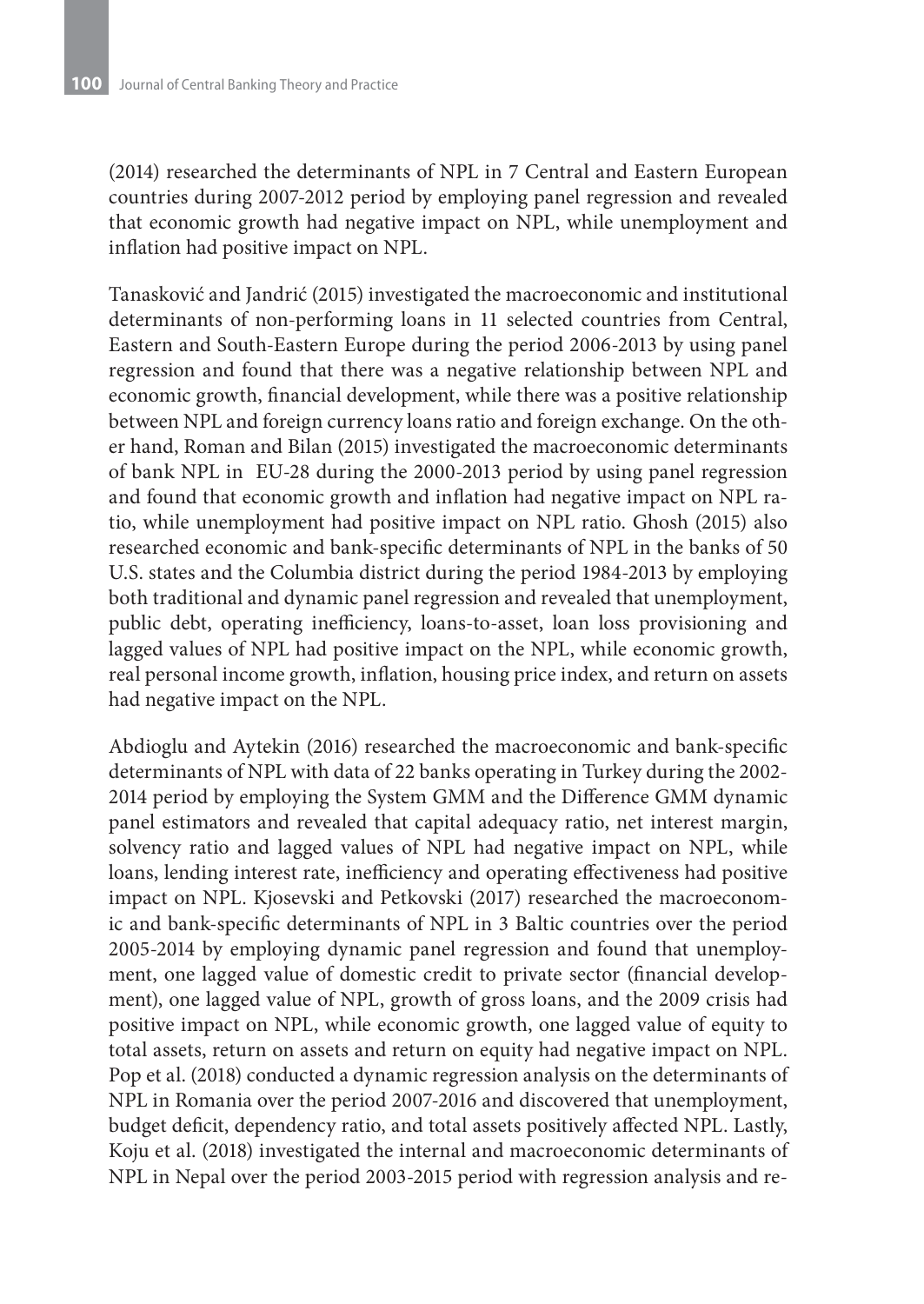vealed that the export to import ratio, inefficiency and bank size affected NPL positively, while economic growth, inflation, and capital adequacy affected NPL negatively.

# **3. Data and Econometric Methodology**

We researched macroeconomic, institutional and bank-specific factors behind NPL in emerging market economies over the period 2000-2013 by employing the System GMM dynamic panel data estimator. Country classification of MSCI (2016) was taken into consideration for the selection of emerging market economies. Furthermore, empirical literature was prioritized in the determination of the variables, but also the availability of data for the sample played role in the process of variable and study period determination.

## **3.1. Data**

We researched the macroeconomic, institutional and bank-specific determinants of NPL in two separate models. Bank nonperforming loans to total gross loans was used as dependent variable in both models. In the first model, the impact of macroeconomic and institutional variables on NPL was investigated. On the other side, in the second model, the interaction between bank-specific factors and NPL was analysed. The variables employed in the paper is displayed in Table 2. In this regard, growth rate of real GPD per capita, unemployment rate, annual consumer inflation, general government debt and general government net lending/borrowing and domestic credit to private sector (financial development) are taken for the major macroeconomic variables, while economic freedom index of Heritage Foundation (2016) was taken for institutional quality. Regulatory capital to risk weighted assets, return on assets and equity, noninterest income to total income, and cost income ratio were taken as bank-specific factors. Finally, dummy variables were used in both models to reveal the impact of recent crises on NPL.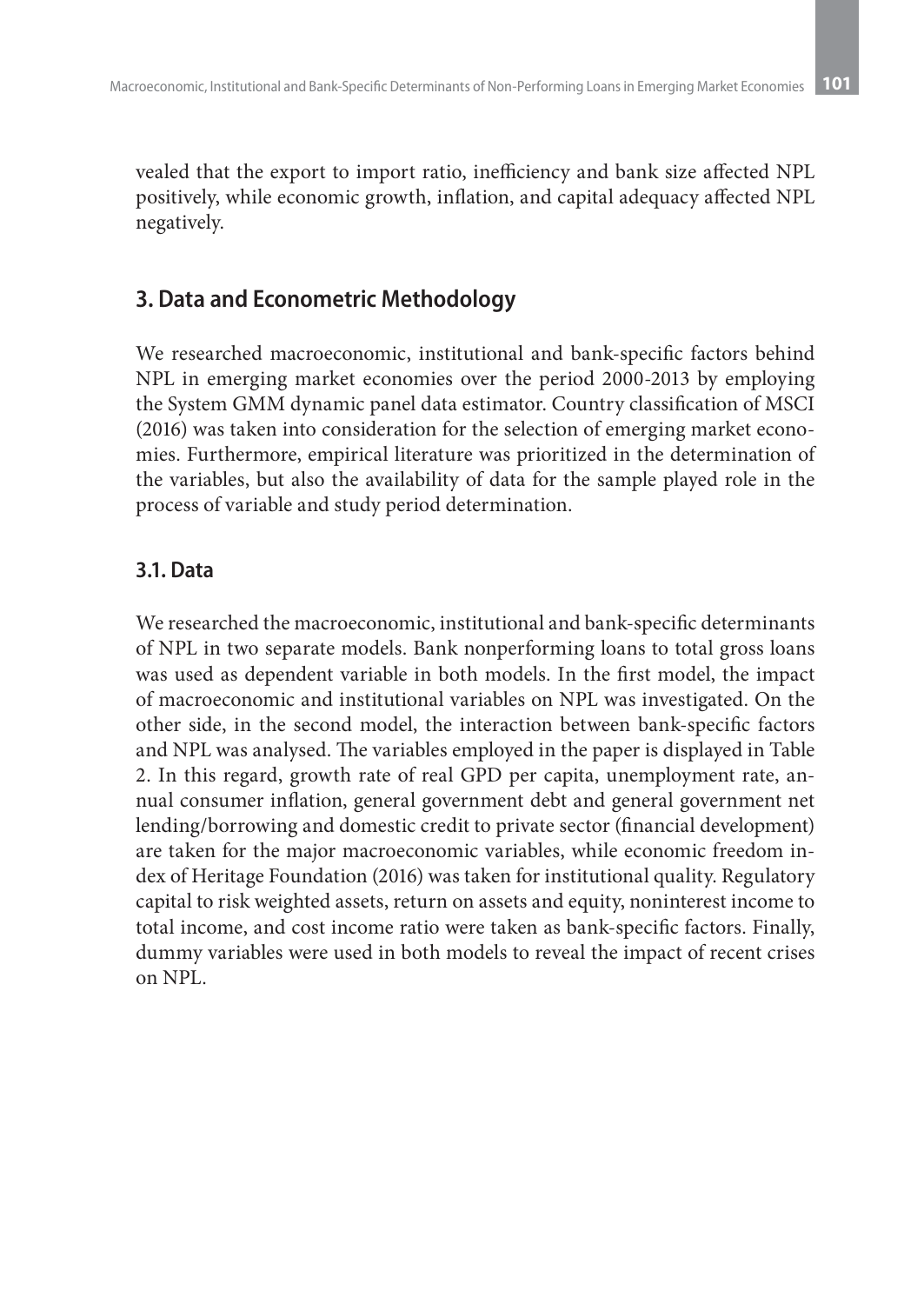#### **Table 2: Data Description**

| Variables Type                 | Variables                                               | Symbol        | Source                        |  |
|--------------------------------|---------------------------------------------------------|---------------|-------------------------------|--|
|                                | Bank nonperforming loans to total<br>gross loans (%)    | <b>NPI</b>    | World Bank (2016a)            |  |
|                                | Growth of real GDP per capita (%)                       | <b>GRW</b>    | IMF (2016)                    |  |
|                                | Unemployment rate (%)                                   | <b>UNEMP</b>  | World Bank (2016b)            |  |
| Macroeconomic                  | Inflation, end of period consumer<br>prices (%)         | INF           | IMF (2016)                    |  |
| and institutional<br>variables | General government gross debt (% of<br>GDP)             | PDFBT         | IMF (2016)                    |  |
|                                | General government net lending/<br>borrowing (% of GDP) | <b>FISCAL</b> | IMF (2016)                    |  |
|                                | Fconomic freedom index                                  | EFI           | Heritage Foundation<br>(2016) |  |
|                                | Domestic credit to private sector (%<br>of GDP)         | <b>DCRD</b>   | Čihák et al. (2012)           |  |
|                                | Regulatory capital to risk-weighted<br>assets (%)       | <b>RCAP</b>   | Čihák et al. (2012)           |  |
| Bank specific<br>variables     | Return on assets (%, after tax)                         | <b>ROA</b>    | Čihák et al. (2012)           |  |
|                                | Return on equity (%, after tax)                         | <b>ROF</b>    | Čihák et al. (2012)           |  |
|                                | Noninterest income to total income (%)                  | <b>NONIN</b>  | Čihák et al. (2012)           |  |
|                                | Cost to income ratio (%)                                | CTI           | Čihák et al. (2012)           |  |

Source: Author's own elaboration

We expect the economic growth to affect the NPL negative, because an expanding economy raises the individuals' and firms' income and solvency. On the contrary, a positive relationship between unemployment and NPL is expected since increasing unemployment causes employees to lose their income and this contributes to NPL increase. On the other side, the impact of inflation on NPL is found to be ambiguous. On one hand, increasing inflation decreased the real value of outstanding obligations and thus makes the repayment of loans easier and reduces NPL, but on the other hand, increasing inflation also affects the real income of economic units in case wages are sticky. So inflation raises costs for individuals and thus decreases available funds for the repayment of loans and increases NPL. Deteriorations in public finance also increase NPL through cuts in social expenditures and wages of public employees by governments because decreases in income of individuals and public expenditures also reduce the demand for goods and services of firms. Consequently, decreases in incomes of persons and firms make the repayment of loans difficult and increase NPL. Finally, institutional development represented by economic freedom has a potential to affect NPL negatively by establishing an optimal legal and regulatory environment for banks and also monitoring bank activities closely.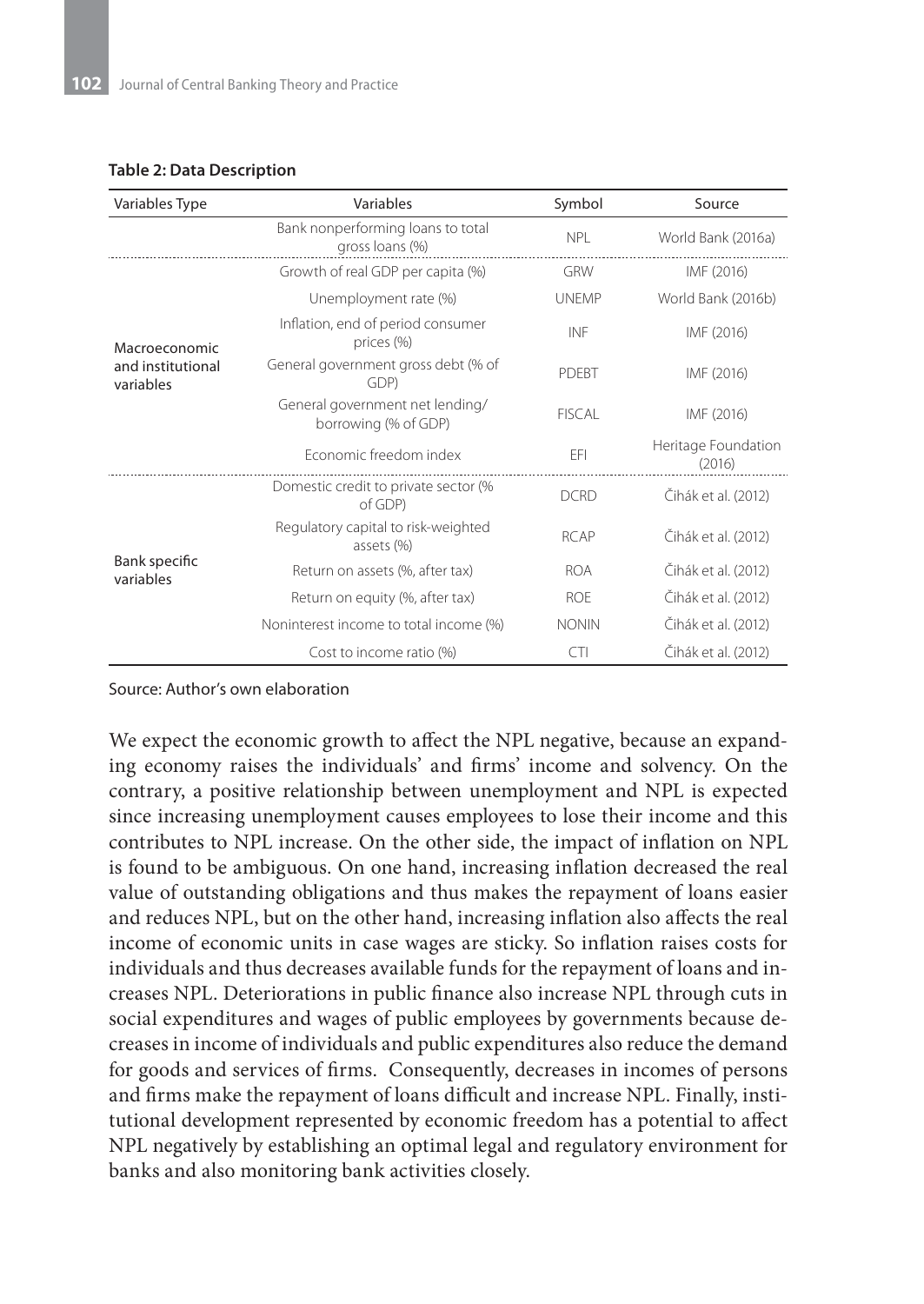Furthermore, bank-specific factors are also important for NPL. First, bank capital has negative impact on NPL because banks with relatively low equity tend to raise their exposure to risky loans disregarding the moral hazard considerations (Keeton and Morris, 1987). Banks would like to obtain higher market share and increase their performance in the short run by rapidly increasing loan volume in parallel with loosening the credit standards. Such policies may increase NPL by leading the adverse selection. Profitability proxied by return on assets and equity are also determinative on NPL because banks with low profitability have more incentives to engage in higher risk operations. Diversification proxied by noninterest income to total income in the study is expected to affect NPL negatively since diversification enhances loan quality and decreases NPL. The increasing costs proxied by cost to income ratio in the study also are expected to affect NPL positively because increasing costs encourage banks to undertake higher risk activities and increases NPL.

Moreover, we employed one lagged value of NPL to test the persistence of NPL and expected one lagged value of NPL to have positive impact on NPL. Finally, dummy variable is used in both models to see the impact of the crises on NPL and expected the crises to have positive impact on NPL by way of decreasing economic growth and income of individuals and firms. In the context of econometric analysis, Stata 14.0 statistical package was used for the econometric analysis. The descriptive statistics of the variables in the study were presented in Table 3.

| Model 1   |            |         |                 |         |          |               |             |        |
|-----------|------------|---------|-----------------|---------|----------|---------------|-------------|--------|
|           | <b>NPL</b> | GRW     | <b>UNFMP</b>    | INF     | PDEBT    | <b>FISCAL</b> | <b>DCRD</b> | EFI    |
| Mean      | 6.98       | 3.32    | 8.25            | 5.38    | 48.43    | $-2.80$       | 62.73       | 61.48  |
| Maximum   | 34.40      | 13.57   | 27.20           | 68.49   | 174.95   | 8.36          | 160.12      | 79.00  |
| Minimum   | 0.48       | $-8.37$ | 0.70            | $-1.71$ | 3.89     | $-15.29$      | 13.45       | 47.40  |
| Std. Dev. | 6.69       | 3.24    | 5.44            | 5.75    | 26.57    | 3.85          | 40.75       | 6.74   |
| Model 2   |            |         |                 |         |          |               |             |        |
|           | <b>NPL</b> |         | <b>RCAP (%)</b> | ROA (%) | ROE (%)  |               | NONIN (%)   | CTI(%) |
| Mean      | 6.62       |         | 15.02           | 1.34    | 11.84    |               | 36.25       | 59.00  |
| Maximum   | 34.40      |         | 30.90           | 20.52   | 178.95   |               | 91.38       | 169.64 |
| Minimum   | 0.48       |         | 9.90            | $-2.84$ | $-86.02$ |               | 3.04        | 22.82  |
| Std. Dev. | 6.29       |         | 2.89            | 1.83    | 17.01    |               | 16.10       | 18.17  |

**Table 3: Data Summary Statistics**

Source: Author's own elaboration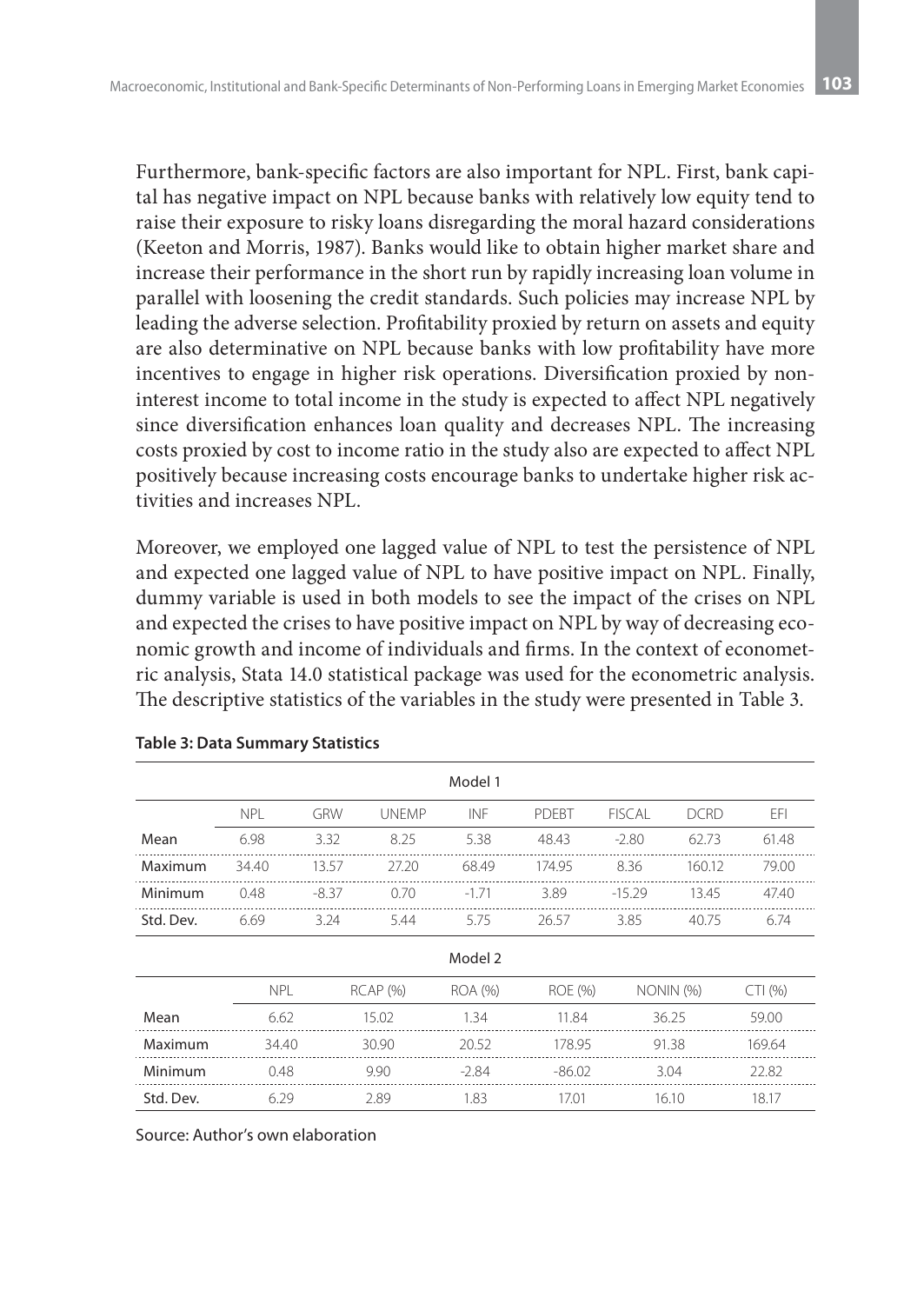**Model 1:** Brazil, Chile, China, Colombia, Czech Republic, Egypt, Greece, Hungary, India, Indonesia, Korea, Malaysia, Mexico, Peru, Philippines, Poland, Russia, South Africa, Thailand, Turkey, except Qatar, Taiwan and United Arab Emirates.

**Model 2:** Brazil, Chile, Colombia, Czech Republic, Egypt, Hungary, India, Indonesia, Korea, Malaysia, Mexico, Peru, Philippines, Poland, Russia, South Africa, Thailand, Turkey, except Qatar, Taiwan and United Arab Emirates.

# **3.2. Econometric Methodology**

We researched the major determinants behind NPL in the emerging market economies. Our dependent variable is bank nonperforming loans to total gross loans and the explanatory variables compose of macroeconomic, institutional and bank specific variables described in the part of Data. Therefore, we consider the following model:

#### *NPL=f(Macroeconomic variables,institutional variables,bank-specific variables)*

In the context of econometric analysis, first stationarity analysis of the variables should be conducted to avoid a possible spurious regression. We employ a dynamic estimator for the regression because the lagged values of the dependent variable NPL are also among our explanatory variables. Therefore, both models will be estimated by the system GMM (generalized method of moments) dynamic panel estimation method The first necessary condition for the use of system GMM estimation method is that the variables used in the analysis should be stationary at their level (Jung and Kwon, 2007:19).

The system GMM estimator, a dynamic panel data estimator, is used with different versions under different assumptions. Arellano and Bond (1991) proposed the Difference GMM estimator (Arellano–Bond estimator) by stating that GMM yields better results in reference to the other estimators when there are normal distribution, heteroscedasticity and measurement errors. Then Arellano and Bover (1995) and Blundell and Bond (1998) developed system GMM dynamic panel data estimator using lagged values of instrumental variables in the difference equations and first differenced values of instrumental variables in the level equations. Furthermore, the system GMM estimator employs a two-stage estimation method considering the error terms with heteroscedasticity, asymptotically more efficient.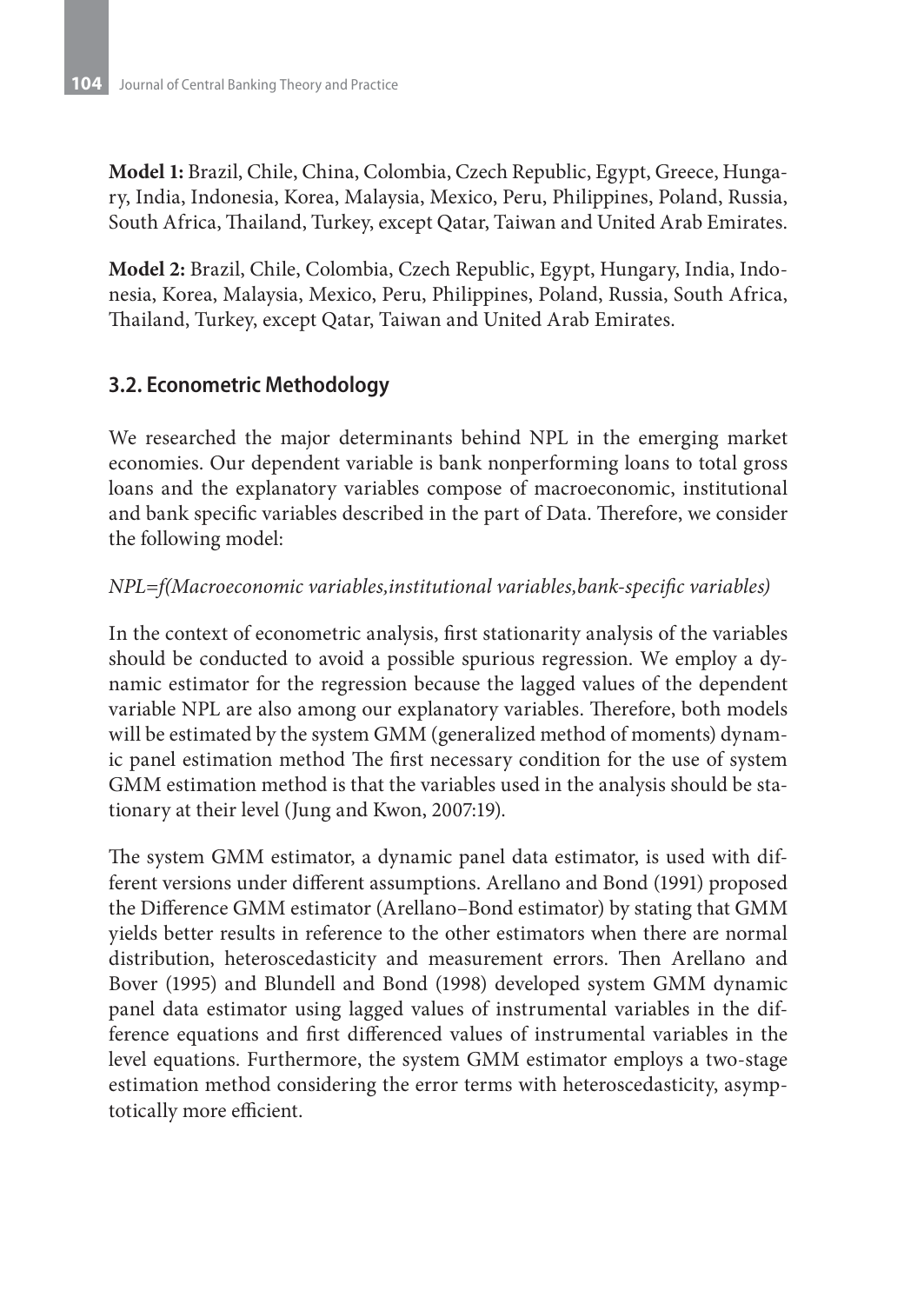# **4. Empirical Analysis**

### **4.1. Panel Unit Root Test**

The stationarity of the variables was examined with the unit root tests of Levin et al. (2002) and Im et al. (2003) and the results are displayed in Table 4. The results revealed that all the variables were stationary at the level.

| Variables     | Levin et al. (2002) | Im et al. (2003)   |
|---------------|---------------------|--------------------|
| <b>NPL</b>    | $-8.975(0.009)$ *   | $-9.534(0.000)*$   |
| GRW           | $-4.542(0.000)*$    | $-6.423(0.000)*$   |
| <b>UNEMP</b>  | $-6.434(0.012)$ *   | $-9.002(0.007)*$   |
| <b>INF</b>    | $-5.836(0.000)*$    | $-7.451(0.016)$ *  |
| <b>PDEBT</b>  | $-7.421(0.002)$ *   | $-9.178(0.000)*$   |
| <b>FISCAL</b> | $-4.974(0.006)$ *   | $-12.066(0.028)$ * |
| <b>DCRD</b>   | $-11.536(0.000)*$   | $-6.821(0.000)*$   |
| EFI           | $-9.634(0.024)$ *   | $-8.992(0.000)*$   |
| <b>RCAP</b>   | $-12.521(0.000)*$   | $-11.845(0.000)*$  |
| <b>ROA</b>    | $-6.224(0.005)$ *   | $-8.523(0.035)$ *  |
| <b>ROE</b>    | $-5.489(0.000)*$    | $-6.314(0.009)$ *  |
| <b>NONIN</b>  | $-4.902(0.003)*$    | $-9.227(0.020)$ *  |
| CTI           | $-14.563(0.000)*$   | $-13.055(0.003)$ * |

**Table 4: Results of Panel Unit Root Tests**

\*stationary at the level

Source: Author's own elaboration based on panel unit root tests

### **4.2. Estimation Results of Dynamic Panel Regression Analysis**

We estimated both models with system GMM dynamic panel estimator and the results were displayed in Table 5. The accuracy of the results for both models was investigated by Wald, Sargan (1958) and Arellano-Bond (1991) tests and the results also were displayed in Table 5. Wald  $\chi^2$  test investigates whether the model as a whole is statistically significant and the results of the test indicated the variables in both models were significant as a whole. On the other hand Sargan  $x^2$  test investigates whether the instrumental variables in the models are valid or not. The null hypothesis (over-identifying restrictions are valid) was rejected considering the results of the test and it was concluded that the instrumental variable was valid. Finally, Arellano-Bond test examines whether autocorrelation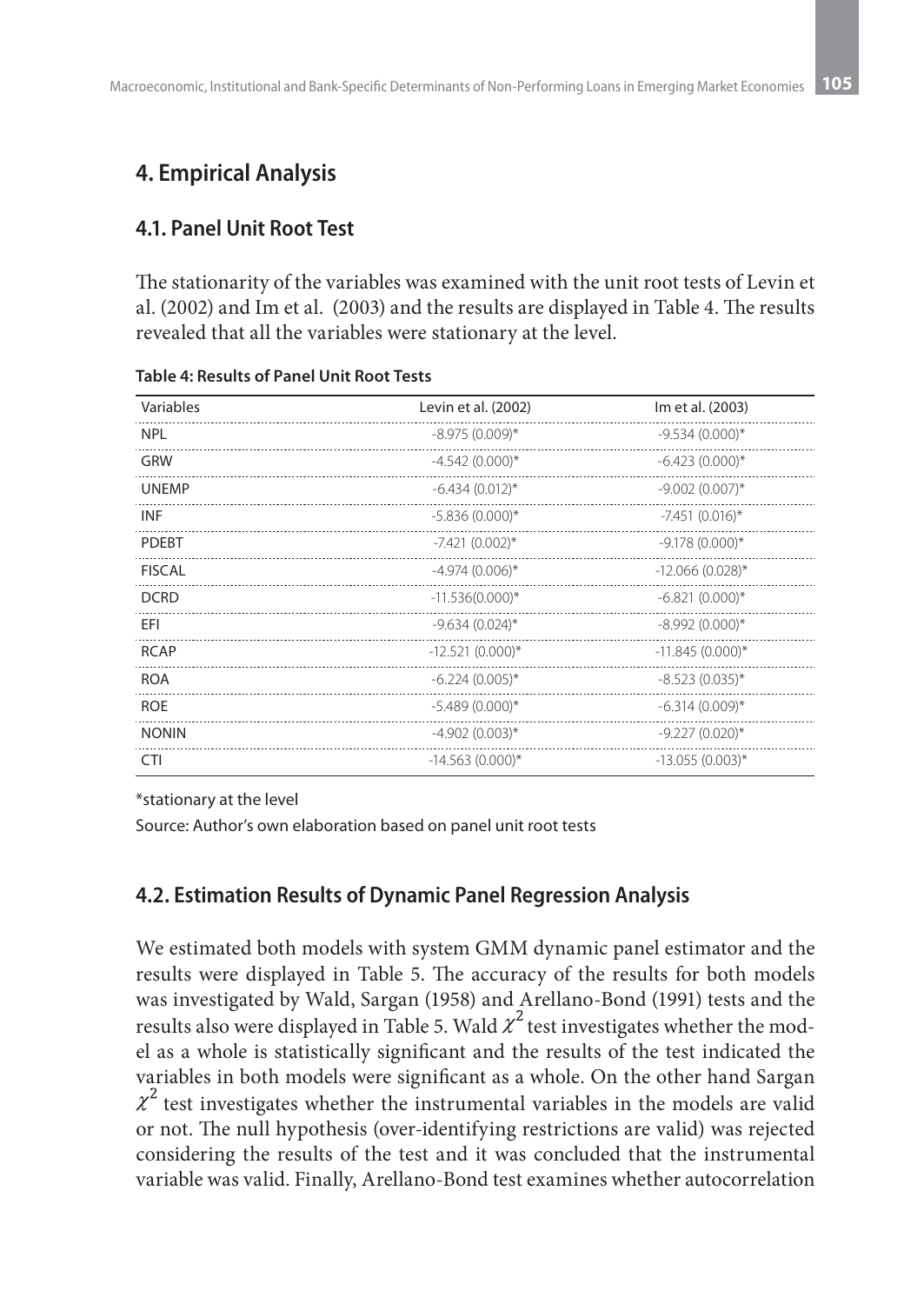problem in the models or not. We tested the existence of autocorrelation problem at first and second-order autocorrelation, the test statistics of AR(1) were found to be negative and significant and the test statistics of AR(2) were found to be insignificant. So there was autocorrelation at first-order, but there was not autocorrelation at second-order.

The estimation results of the first model showed that unemployment, public debt, one lagged value of NPL had positive impact on NPL, while economic growth, inflation, general government net lending/borrowing and economic freedom (institutional development) had negative impact on the NPL. Economic freedom (12%), one lagged value of NPL (11%), unemployment (7%) and public debt (%7) had the largest impact on NPL respectively in terms of the coefficients.

| Model 1                 |                        | Model 2                 |                       |  |
|-------------------------|------------------------|-------------------------|-----------------------|--|
| Dependent variable: NPL | Coefficient (p-value)  | Dependent variable: NPL | Coefficient (p-value) |  |
| $NPL(-1)$               | $0.114607(0.000)*$     | <b>DCRD</b>             | $0.017441(0.000)*$    |  |
| GRW                     | $-0.02946(0.025)$ *    | $NPL(-1)$               | $0.107828(0.000)*$    |  |
| <b>UNFMP</b>            | $0.079390(0.000)*$     | <b>RCAP</b>             | $-0.115744(0.000)*$   |  |
| INF                     | $-0.020073(0.015)^*$   | <b>ROA</b>              | $-0.093931(0.036)$ *  |  |
| <b>DFBT</b>             | $0.072728(0.000)*$     | <b>ROE</b>              | $-0.049981(0.000)*$   |  |
| <b>FISCAL</b>           | $-0.011151(0.011)^{*}$ | <b>NONIN</b>            | $-0.121127(0.018)$ *  |  |
| FFI                     | $-0.126779(0.005)$ *   | CTI.                    | $0.114606(0.000)*$    |  |
| Dummy                   | $0.122993(0.000)*$     | Dummy                   | $0.147231(0.003)*$    |  |
| No of observations      | 260                    | No of observations      | 234                   |  |
| No of cross-sections    | 20                     | No of cross-sections    | 18                    |  |
| Wald $x^2$              | 123.45 (0.000)         | Wald $x^2$              | 167.98 (0.002)        |  |
| Sargan $x^2$            | 4.321 (0.781)          | Sargan $x^2$            | 3.642(0.219)          |  |
| AR(1)                   | $-21.892(0.007)$       | AR(1)                   | $-34.731(0.028)$      |  |
| AR(2)                   | $-1.734(0.163)$        | AR(2)                   | $-1.962(0.173)$       |  |

#### **Table 5: Results of System GMM Dynamic Panel Estimation**

\* statistically significant at 5% significance level

Source: Author's own elaboration based on regression analysis

On the other hand the estimation results of the second model showed that domestic credit to private sector (credit growth), cost to income ratio and one lagged value of NPL had positive impact on NPL, while regulatory capital to risk-weighted assets, return on assets and equity and noninterest income to total income had negative impact on NPL. Noninterest income to total income (12%), regulatory capital to risk-weighted assets (11%), cost to income ratio (11%), one lagged value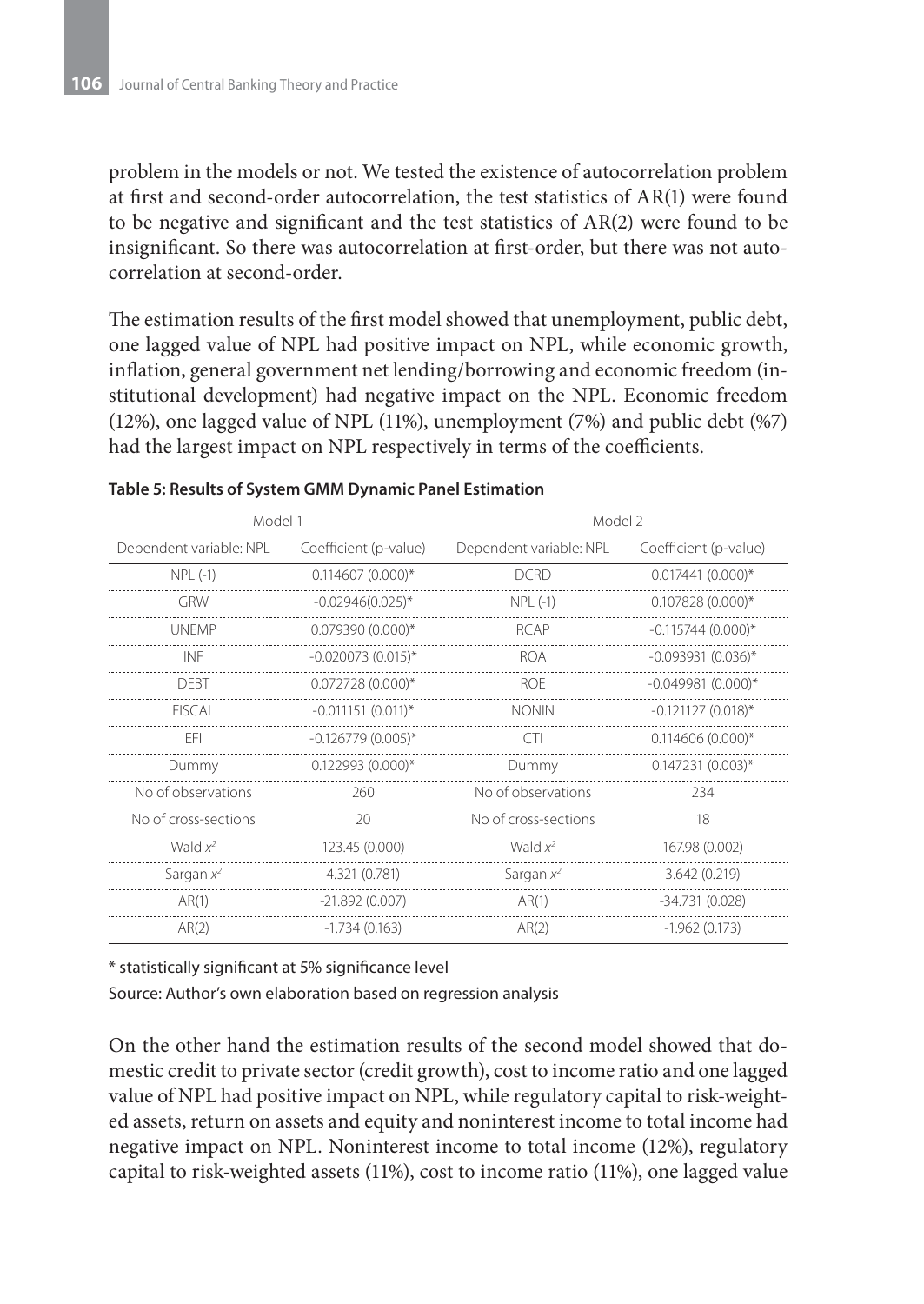of NPL (10%) and return on assets (9%) had the largest impact on NPL respectively in terms of the coefficients. Finally the variables representing the recent financial crises in both models revealed that crises had positive impact on the NPL and the crises led a 11% increase in NPL in Model 1 and a 14% increase in NPL in Model 2 in case of 1% change in the dummy variable.

The empirical analysis revealed that bank specific factors such as credit growth, cost to income ratio, regulatory capital to risk-weighted assets, bank profitability and equity and noninterest income to total income were significant determinants of NPL. However, the macroeconomic factors represented by economic growth, unemployment, public debt, and inflation, as well as financial crises, were significant determinants of NPL. Further, institutional development represented by economic freedom index had a significant impact on NPL. In this context, not only bank-specific factors such as bank equity, regulatory capital, profitability, and risk management are the important factors behind NPL, but also macroeconomic factors and institutional development. So, stability in macroeconomic environment and improvements in institutional development also may contribute to control NPL within reasonable values.

# **5. Conclusion**

This study researched the macroeconomic and bank-specific determinants of NPL in emerging market economies during the 2000-2013 period by employing the system GMM dynamic panel data estimator. The results revealed that unemployment, public debt, and one lagged value of NPL had a positive impact on NPL, while economic growth, inflation, general government net lending/borrowing, and economic freedom (institutional development) had a negative impact on NPL. On the other side, domestic credit to private sector (credit growth), cost to income ratio, and one lagged value of NPL had a positive impact on NPL, while regulatory capital to risk-weighted assets, return on assets and equity and noninterest income to total income had a negative impact on NPL. Furthermore, the dummy variable representing the recent financial crisis denoted that crises have a positive impact on NPL.

The findings of the study were found to be consistent with the relevant literature. Furthermore, the study revealed that not only bank specific characteristic but also macroeconomic factors and institutional development are important factors for efficient and sound functioning of the banking sector. Therefore, macroeconomic policy-makers and government executives design optimal institutional and economic environment for efficient functioning of the banking sector.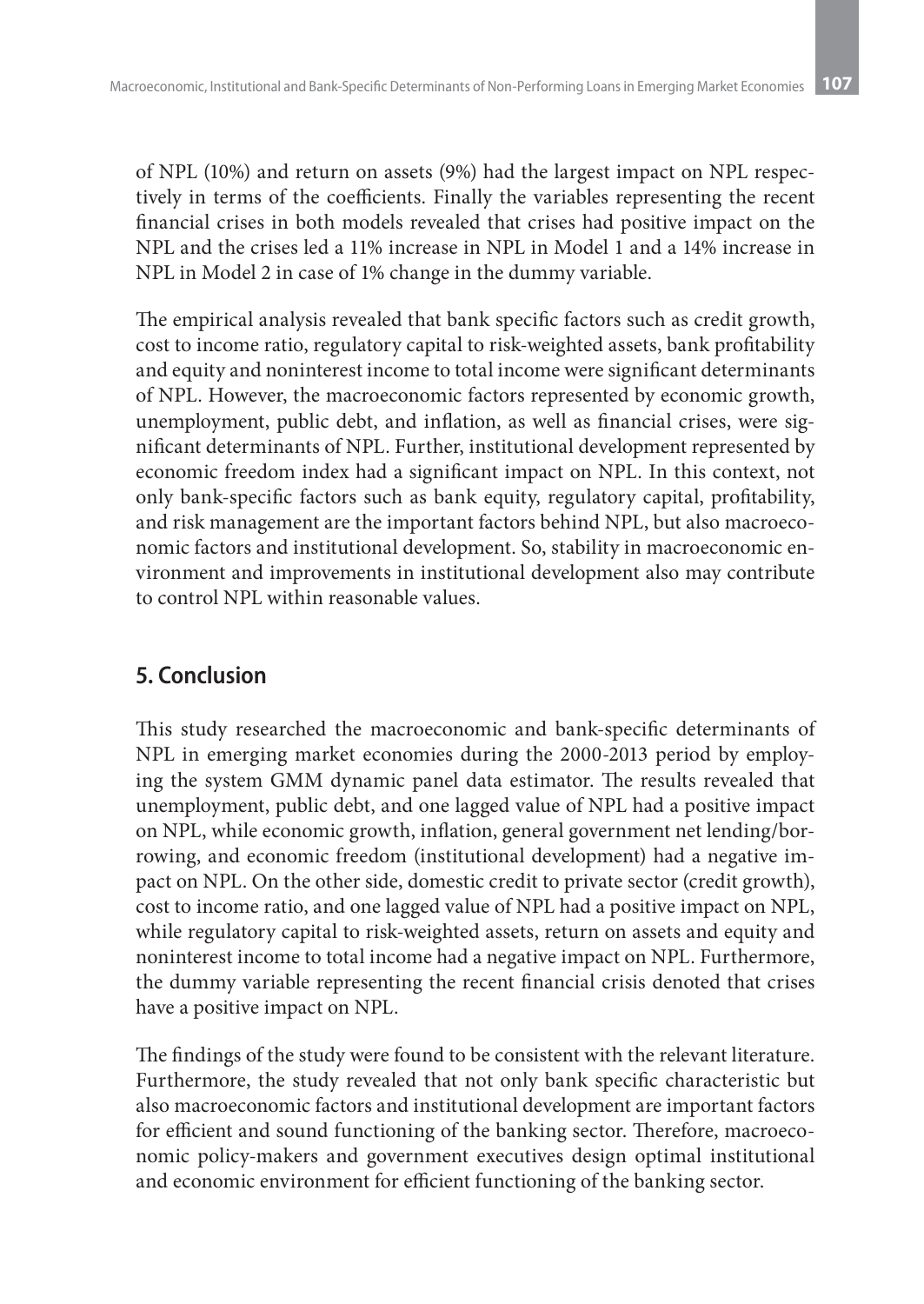# **References**

- 1. Abdioglu, N., Aytekin, S. (2016). Takipteki Kredi Oranını Etkileyen Faktörlerin Belirlenmesi: Mevduat Bankaları Üzerinde Bir Dinamik Panel Veri Uygulaması. *İşletme Araştırmaları Dergisi*, 8(1), 538-555.
- 2. Ahmad, F. (2013). Corruption and Information Sharing as Determinants of Non-Performing Loans. *Business Systems Research*, 4(1), 87-98. doi:10.2478/ bsrj-2013-0008
- 3. Arellano, M., and Bond, S. (1991). Some Tests of Specification for Panel Data: Monte Carlo Evidence and an Application to Employment Equations. *Review of Economic Studies*, 58, 277-98.
- 4. Arellano, M., and Bover, O. (1995). Another Look at the Instrumental Variable Estimation of Error-Components Models. *Journal of Econometrics*, 68, 29-51. doi:10.1016/0304-4076(94)01642-D
- 5. Blundell, R., and Bond, S. (1998). Initial Conditions and Moment Restrictions in Dynamic Panel Data Models. *Journal of Econometrics*, 87, 115-143. doi:10.1016/S0304-4076(98)00009-8
- 6. Boudriga, A., Taktak, N.B., Jellouli, S. (2010). Bank Specific, Business and Institutional Environment Determinants of Banks Nonperforming Loans: Evidence from MENA Countries. *Economic Research Forum Working Papers*, No.547.
- 7. Čihák, M., Demirgüç-Kunt, A., Feyen, E., Levine, R. (2012). Benchmarking Financial Systems Around the World. *World Bank Policy Research Working Paper* 6175, World Bank, Washington, D.C.
- 8. Curak, M., Pepur, S., Poposki, K. (2013). Determinants of Non-performing Loans – Evidence from Southeastern European Banking Systems. *Banks and Bank Systems*, 8(1), 45-53.
- 9. De Bock, R., Demyanets, A. 2012. Bank Asset Quality in Emerging Markets: Determinants and Spill-overs. *IMF Working Paper*, WP/12/71.
- 10. Ghosh, A. (2015). Banking-Industry Specific and Regional economic Determinants of Non-performing Loans: Evidence from US States. *Journal of Financial Stability*, 20, 93–104
- 11. Heritage Foundation (2016). *Index of Economic Freedom*. Available at http:// www.heritage.org/index/
- 12. IMF (2016). *World Economic Outlook Database*. Retrieved January 31, 2016, from https://www.imf.org/external/pubs/ft/weo/2015/02/weodata/index. aspx
- 13. Im, K.S., Shin, M.H., Shin, Y. (2003). Testing for Unit Roots in Heterogeneous Panels. *Journal of Econometrics*, 115, 53-74. DOI: 10.1016/S0304- 4076(03)00092-7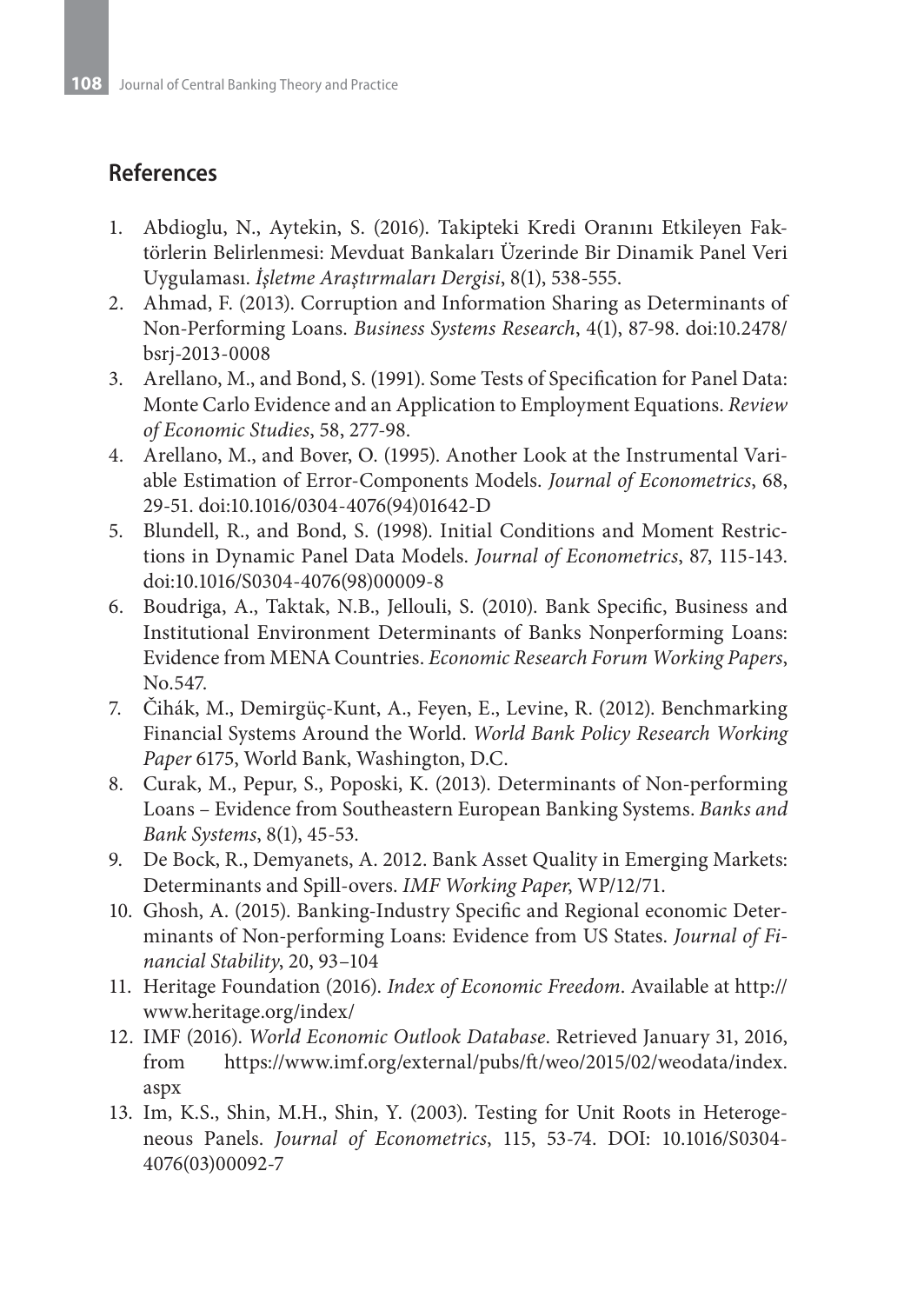- 14. Jung, H., and Kwon, H. (2007). An Alternative System GMM Estimation in Dynamic Panel Models, *Hi Stat Discussion Paper* No. 217, Hitotsubashi University.
- 15. Keeton W.R., Morris, C.S. 1987. Why do Banks' Loan Losses Differ. *Economic Review*, 3-21.
- 16. Kjosevski, J., Petkovski, P. (2017). Non-performing Loans in Baltic States: Determinants and Macroeconomic Effects. *Baltic Journal of Economics*, 17(1):25-44. doi:10.1080/1406099X.2016.1246234
- 17. Klein, N. (2013). Non-performing Loans in CESEE: Determinants and Impact on Macroeconomic Performance. *IMF Working Paper*, WP/13/72.
- 18. Koju, L., Koju, R., Wang, S. (2018). Macroeconomic and Bank-Specific Determinants of Non-Performing Loans: Evidence from Nepalese Banking System. Journal of Central Banking Theory and Practice, 7(3):111-138. doi:10.2478/ jcbtp-2018-0026
- 19. Levin, A., Lin, C.F., Chu, C.S.J. (2002). Unit Root Tests in Panel Data: Asymptotic and Finite Sample Properties. *Journal of Econometric*, 108:1-22. doi:10.1016/S0304-4076(01)00098-7
- 20. Louzis, D.P., Vouldis, A.T., Metaxas, V.L. (2012). Macroeconomic and Bankspecific Determinants of Non-performing Loans in Greece: A comparative Study of Mortgage, Business and Consumer Loan Portfolios. *Journal of Banking & Finance*, 36(4):1012-1017. DOI: 10.1016/j.jbankfin.2011.10.012
- 21. Makri, V., Tsagkanos, A., Bellas, A. (2014). Determinants of Non-Performing Loans: The Case of Eurozone. *Panoeconomicus*, 2014/2, 93-206. doi:10.2298/ PAN1402193M
- 22. Messai, A.S., Jouini, F. (2013). Micro and Macro Determinants of Non-performing Loans. *International Journal of Economics and Financial Issues*, 3(4), 852-860.
- 23. MSCI. 2016. Market classification, https://www.msci.com/market-classification (31.01.2016)
- 24. Petkovski, M., Kjosevski, J. (2014). Does Banking Sector Development Promote Economic Growth? An Empirical Analysis for Selected Countries in Central and South Eastern Europe. *Economic Research*, 27(1), 55-66. doi:10.1 080/1331677X.2014.947107
- 25. Pop, I.D., Chicu, N., Răduțu, A. (2018). Non-performing Loans Decision Making in the Romanian Banking System. Management & Marketing Challenges for the Knowledge Society. 13(1), 761–776. doi: 10.2478/mmcks-2018-0004
- 26. Roman, A., Bilan, I. (2015). An Empirical Analysis of the Macroeconomic Determinants of Non-performing Loans in EU-28 Banking Sector. *Revista Economică*, 67(2), 108-127.
- 27. Sargan, J. (1958). The Estimation of Economic Relationships using Instrumental Variables. *Econometrica*, 26(3):393–415. DOI: 10.2307/1907619